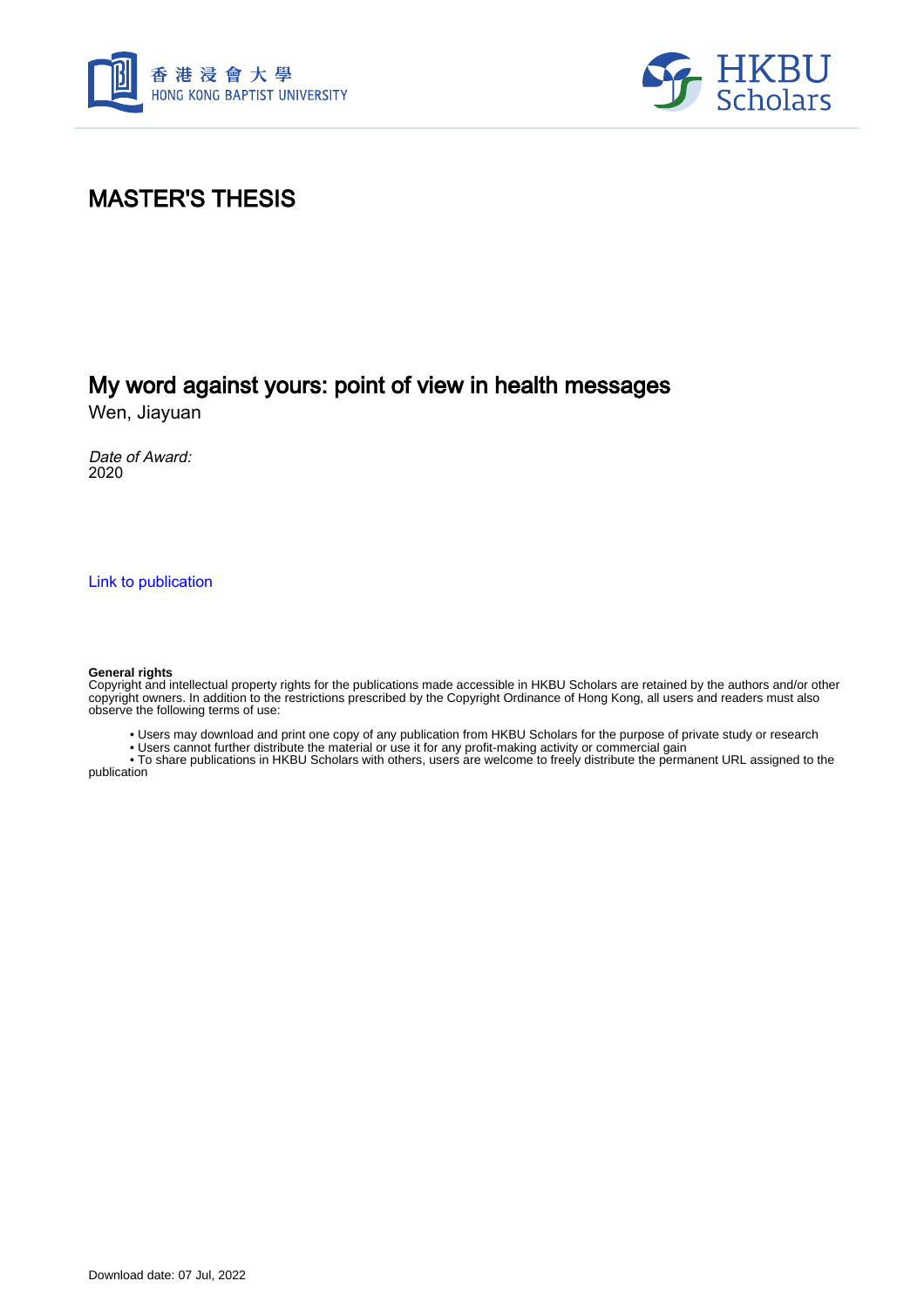### **ABSTRACT**

Building on existing research on self-referencing persuasion and narrative health communication, this study examined the persuasive effects of a linguistic message strategy—narrative point of view—and assessed the effects of first-person point of view as compared to third-person point of view. Web-based experimental results ( $N = 222$ ) showed that the first-person point of view brought about higher levels of character identification and perceived susceptibility than third-person point of view, while the two points of view were equally effective in evoking transportation, self-referencing, and perceived severity. The results also indicated that self-referencing fully mediated the positive relationship between transportation/identification and perceived susceptibility. Yet self-referencing showed no significant impact on perceived severity, whereas more transportation/identification directly led to more perceived severity. Theoretical and practical recommendations are provided for health practitioners, and social media health campaigns.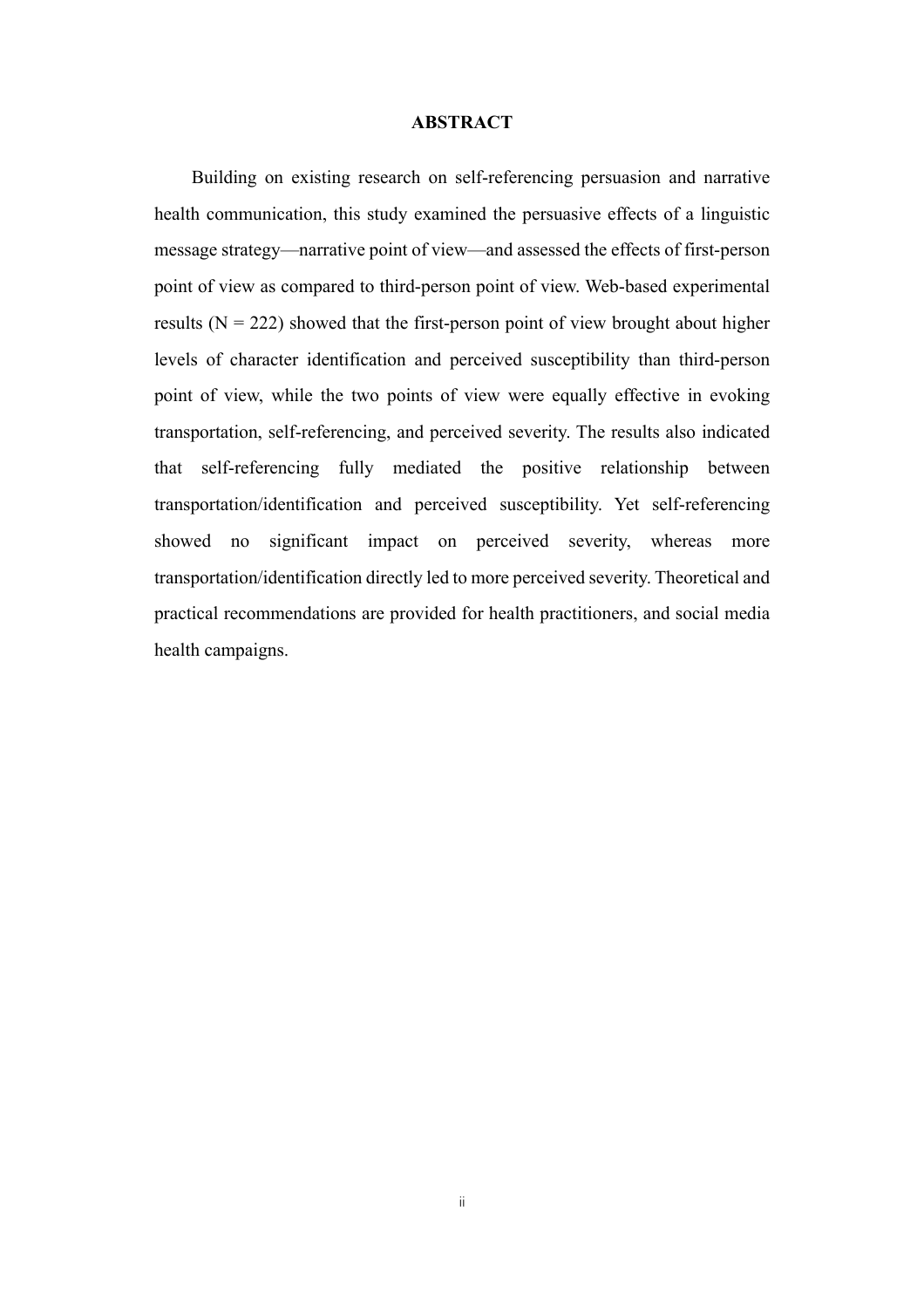### **TABLE OF CONTENTS**

| <b>CHAPTER 1: INTRODUCTION</b>                       | $\mathbf{1}$ |
|------------------------------------------------------|--------------|
| Self-referencing and health persuasion               | 1            |
| Narrative and self-referencing                       | 2            |
| Point of view and narrative self-referencing         | 3            |
| Opioid addiction as the study issue                  | 5            |
| <b>CHAPTER 2: LITERATURE REVIEW</b>                  | 7            |
| First-person POV vs. third-person POV                | 7            |
| POV and transportation                               | 8            |
| POV and character identification                     | 9            |
| POV and self-referencing                             | 11           |
| Self-referencing, transportation, and identification | 14           |
| Perceived severity and perceived susceptibility      | 17           |
| <b>CHAPTER 3: METHOD</b>                             | 19           |
| Sample and recruitment                               | 19           |
| Experimental design and procedures                   | 19           |
| Stimulus materials                                   | 20           |
| Measures                                             | 22           |
| <b>CHAPTER 4: RESULTS</b>                            | 25           |
| Preliminary analysis                                 | 25           |
| Eligibility                                          | 25           |
| Sample characteristics                               | 25           |
| Randomization check                                  | 25           |
| Analysis                                             | 26           |
| <b>CHAPTER 5: DISCUSSION AND CONCLUSION</b>          | 33           |
| Discussion                                           | 33           |
| Limitations                                          | 38           |
| Conclusion                                           | 38           |